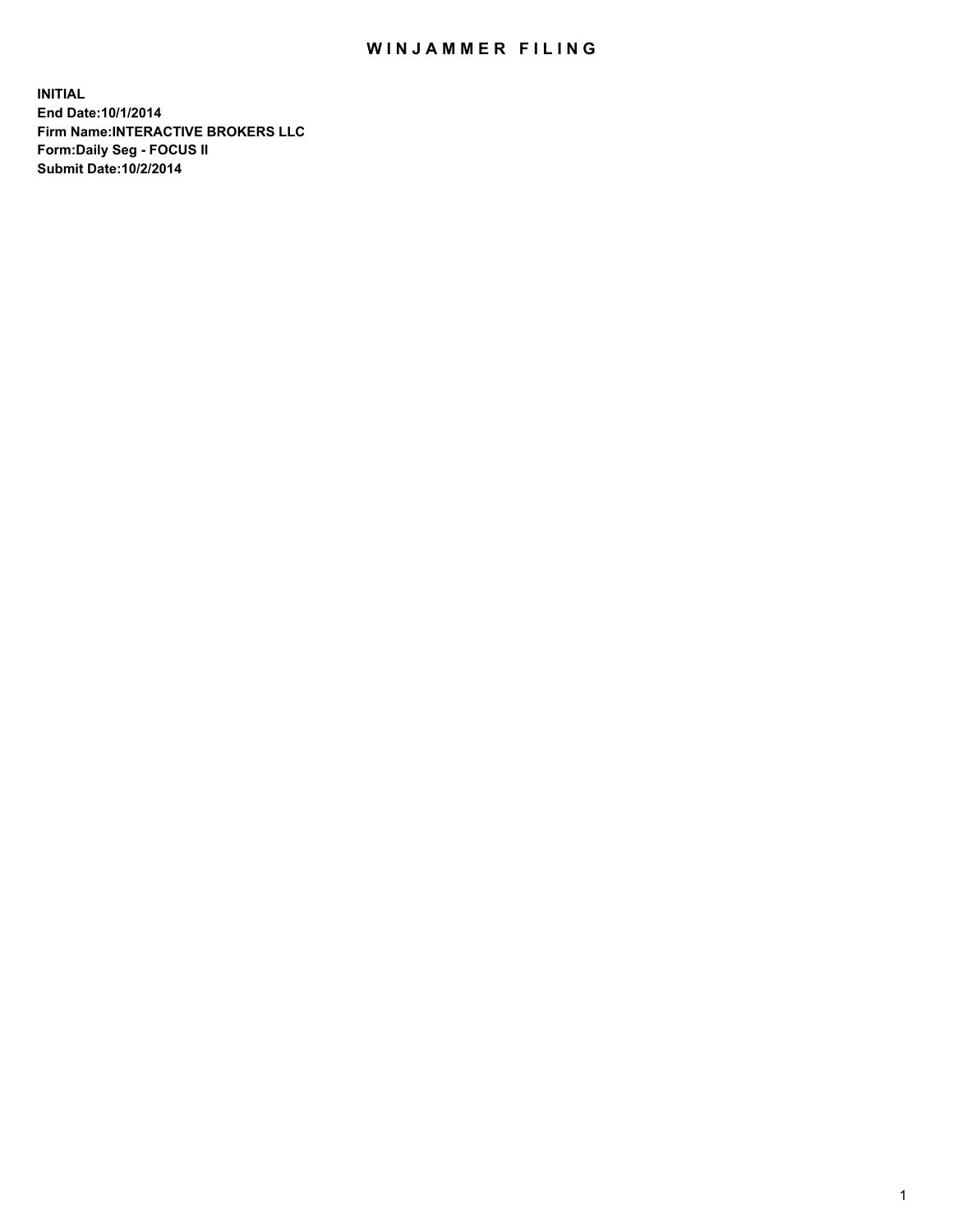## **INITIAL End Date:10/1/2014 Firm Name:INTERACTIVE BROKERS LLC Form:Daily Seg - FOCUS II Submit Date:10/2/2014 Daily Segregation - Cover Page**

| Name of Company<br><b>Contact Name</b>                                            | <b>INTERACTIVE BROKERS LLC</b><br><b>Michael Ellman</b> |
|-----------------------------------------------------------------------------------|---------------------------------------------------------|
| <b>Contact Phone Number</b>                                                       | 203-422-8926                                            |
| <b>Contact Email Address</b>                                                      | mellman@interactivebrokers.co                           |
|                                                                                   | $\underline{\mathbf{m}}$                                |
|                                                                                   |                                                         |
| FCM's Customer Segregated Funds Residual Interest Target (choose one):            |                                                         |
| a. Minimum dollar amount: ; or                                                    | $\overline{\mathbf{0}}$                                 |
| b. Minimum percentage of customer segregated funds required:% ; or                | 0                                                       |
| c. Dollar amount range between: and; or                                           | 155,000,000 245,000,000                                 |
| d. Percentage range of customer segregated funds required between:% and%.         | 00                                                      |
|                                                                                   |                                                         |
| FCM's Customer Secured Amount Funds Residual Interest Target (choose one):        |                                                         |
| a. Minimum dollar amount: ; or                                                    | $\overline{\mathbf{0}}$                                 |
| b. Minimum percentage of customer secured funds required:% ; or                   | 0                                                       |
| c. Dollar amount range between: and; or                                           | 80,000,000 120,000,000                                  |
| d. Percentage range of customer secured funds required between:% and%.            | 00                                                      |
| FCM's Cleared Swaps Customer Collateral Residual Interest Target (choose one):    |                                                         |
| a. Minimum dollar amount: ; or                                                    | $\overline{\mathbf{0}}$                                 |
| b. Minimum percentage of cleared swaps customer collateral required:% ; or        | $\underline{\mathbf{0}}$                                |
| c. Dollar amount range between: and; or                                           | 0 <sub>0</sub>                                          |
| d. Percentage range of cleared swaps customer collateral required between:% and%. | 0 <sub>0</sub>                                          |
|                                                                                   |                                                         |
| Current ANC:on                                                                    | 2,577,288,007 01-OCT-2014                               |
| <b>Broker Dealer Minimum</b>                                                      | 364,804,620                                             |
| Debit/Deficit - CustomersCurrent AmountGross Amount                               |                                                         |
| Domestic Debit/Deficit                                                            | 2,982,512                                               |
| Foreign Debit/Deficit                                                             | 2,767,0670                                              |
| Debit/Deficit - Non CustomersCurrent AmountGross Amount                           |                                                         |
| Domestic Debit/Deficit                                                            | 0 <sub>0</sub>                                          |
| Foreign Debit/Deficit                                                             | 0 <sub>0</sub>                                          |
| Proprietary Profit/Loss                                                           |                                                         |
| Domestic Profit/Loss                                                              | $\overline{\mathbf{0}}$                                 |
| Foreign Profit/Loss                                                               | $\underline{\mathbf{0}}$                                |
| Proprietary Open Trade Equity                                                     |                                                         |
| Domestic OTE                                                                      | <u>0</u>                                                |
| Foreign OTE                                                                       | <u>0</u>                                                |
| <b>SPAN</b>                                                                       |                                                         |
| <b>Customer SPAN Calculation</b>                                                  | 1,172,010,545                                           |
| Non-Customer SPAN Calcualation                                                    | 19,290,301                                              |
| Proprietary Capital Charges                                                       | <u>0</u>                                                |
| Minimum Dollar Amount Requirement                                                 | 20,000,000 [7465]                                       |
| Other NFA Dollar Amount Requirement                                               | 21,724,115 [7475]                                       |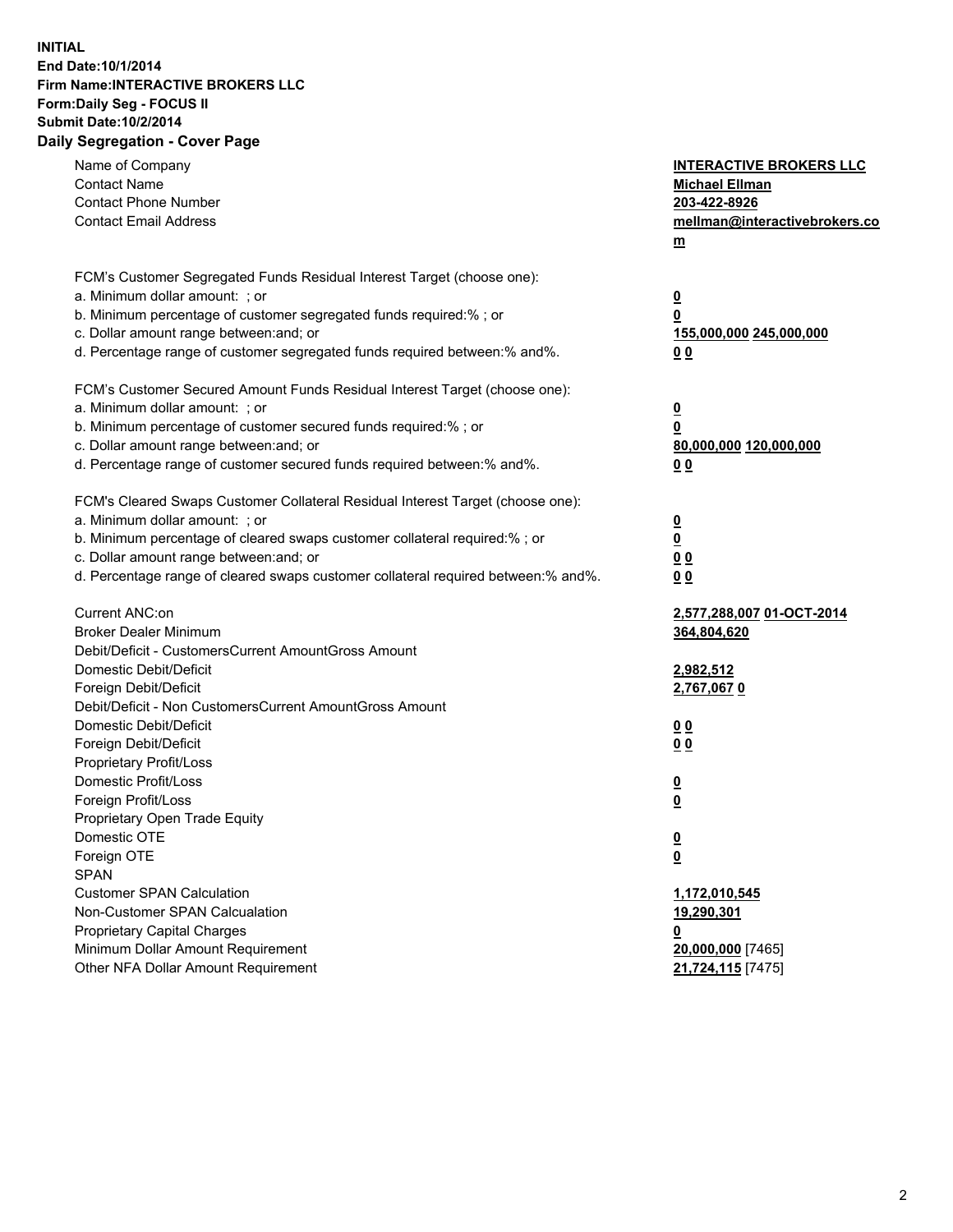## **INITIAL End Date:10/1/2014 Firm Name:INTERACTIVE BROKERS LLC Form:Daily Seg - FOCUS II Submit Date:10/2/2014 Daily Segregation - Secured Amounts**

| Dany Oogregation - Oecarea Amounts                                                          |                                                                                    |
|---------------------------------------------------------------------------------------------|------------------------------------------------------------------------------------|
| Foreign Futures and Foreign Options Secured Amounts                                         |                                                                                    |
| Amount required to be set aside pursuant to law, rule or regulation of a foreign            | $0$ [7305]                                                                         |
| government or a rule of a self-regulatory organization authorized thereunder                |                                                                                    |
| Net ledger balance - Foreign Futures and Foreign Option Trading - All Customers             |                                                                                    |
| A. Cash                                                                                     | 311,085,960 [7315]                                                                 |
| B. Securities (at market)                                                                   | $0$ [7317]                                                                         |
| Net unrealized profit (loss) in open futures contracts traded on a foreign board of trade   | 2,902,050 [7325]                                                                   |
| Exchange traded options                                                                     |                                                                                    |
| a. Market value of open option contracts purchased on a foreign board of trade              | 45,616 [7335]                                                                      |
| b. Market value of open contracts granted (sold) on a foreign board of trade                | -231,735 [7337]                                                                    |
| Net equity (deficit) (add lines 1.2. and 3.)                                                | 313,801,891 [7345]                                                                 |
| Account liquidating to a deficit and account with a debit balances - gross amount           | 2,767,067 [7351]                                                                   |
| Less: amount offset by customer owned securities                                            | 0 [7352] 2,767,067 [7354]                                                          |
| Amount required to be set aside as the secured amount - Net Liquidating Equity              | 316,568,958 [7355]                                                                 |
| Method (add lines 4 and 5)                                                                  |                                                                                    |
| Greater of amount required to be set aside pursuant to foreign jurisdiction (above) or line | 316,568,958 [7360]                                                                 |
| 6.                                                                                          |                                                                                    |
| FUNDS DEPOSITED IN SEPARATE REGULATION 30.7 ACCOUNTS                                        |                                                                                    |
| Cash in banks                                                                               |                                                                                    |
| A. Banks located in the United States                                                       | 354,259,250 [7500]                                                                 |
| B. Other banks qualified under Regulation 30.7                                              | 0 [7520] 354,259,250 [7530]                                                        |
| Securities                                                                                  |                                                                                    |
| A. In safekeeping with banks located in the United States                                   | $0$ [7540]                                                                         |
| B. In safekeeping with other banks qualified under Regulation 30.7                          | 0 [7560] 0 [7570]                                                                  |
| Equities with registered futures commission merchants                                       |                                                                                    |
| A. Cash                                                                                     | $0$ [7580]                                                                         |
| <b>B.</b> Securities                                                                        | $0$ [7590]                                                                         |
| C. Unrealized gain (loss) on open futures contracts                                         | $0$ [7600]                                                                         |
| D. Value of long option contracts                                                           | $0$ [7610]                                                                         |
| E. Value of short option contracts                                                          | 0 [7615] 0 [7620]                                                                  |
| Amounts held by clearing organizations of foreign boards of trade                           |                                                                                    |
| A. Cash                                                                                     | $0$ [7640]                                                                         |
| <b>B.</b> Securities                                                                        | $0$ [7650]                                                                         |
| C. Amount due to (from) clearing organization - daily variation                             | $0$ [7660]                                                                         |
| D. Value of long option contracts                                                           | $0$ [7670]                                                                         |
| E. Value of short option contracts                                                          | 0 [7675] 0 [7680]                                                                  |
| Amounts held by members of foreign boards of trade                                          |                                                                                    |
| A. Cash                                                                                     | 63,573,373 [7700]                                                                  |
| <b>B.</b> Securities                                                                        | $0$ [7710]                                                                         |
| C. Unrealized gain (loss) on open futures contracts                                         | 3,279,525 [7720]                                                                   |
| D. Value of long option contracts                                                           | 45,616 [7730]                                                                      |
| E. Value of short option contracts                                                          | -231,735 [7735] 66,666,779 [7740]                                                  |
| Amounts with other depositories designated by a foreign board of trade                      | 0 [7760]                                                                           |
| Segregated funds on hand                                                                    | $0$ [7765]                                                                         |
| Total funds in separate section 30.7 accounts                                               | 420,926,029 [7770]                                                                 |
| Excess (deficiency) Set Aside for Secured Amount (subtract line 7 Secured Statement         | 104,357,071 [7380]                                                                 |
| Page 1 from Line 8)                                                                         |                                                                                    |
| Management Target Amount for Excess funds in separate section 30.7 accounts                 | 80,000,000 [7780]                                                                  |
|                                                                                             | 24,357,071 [7785]                                                                  |
|                                                                                             | Excess (deficiency) funds in separate 30.7 accounts over (under) Management Target |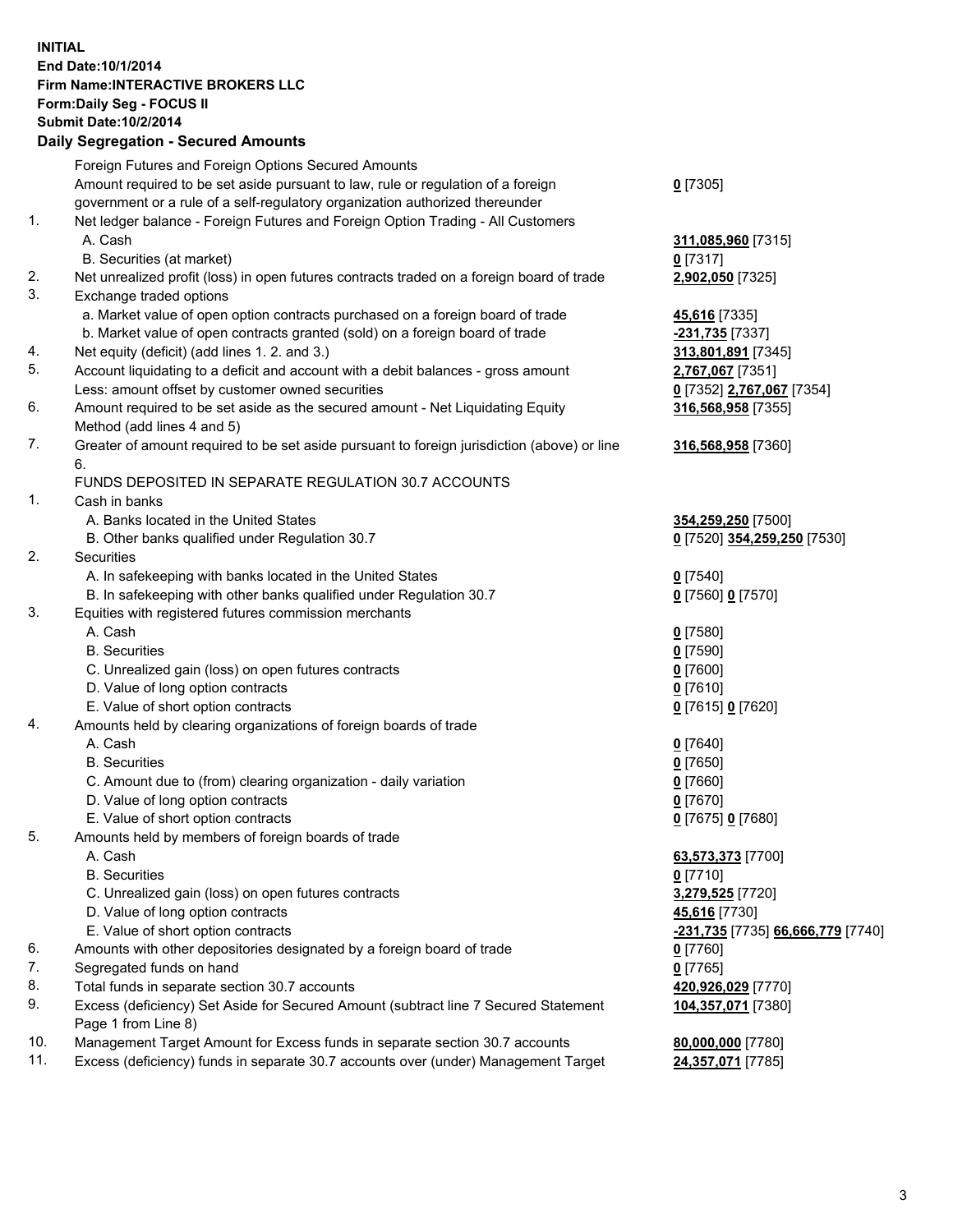**INITIAL End Date:10/1/2014 Firm Name:INTERACTIVE BROKERS LLC Form:Daily Seg - FOCUS II Submit Date:10/2/2014 Daily Segregation - Segregation Statement** SEGREGATION REQUIREMENTS(Section 4d(2) of the CEAct) 1. Net ledger balance A. Cash **2,384,140,810** [7010] B. Securities (at market) **0** [7020] 2. Net unrealized profit (loss) in open futures contracts traded on a contract market **27,606,646** [7030] 3. Exchange traded options A. Add market value of open option contracts purchased on a contract market **154,616,634** [7032] B. Deduct market value of open option contracts granted (sold) on a contract market **-216,676,894** [7033] 4. Net equity (deficit) (add lines 1, 2 and 3) **2,349,687,196** [7040] 5. Accounts liquidating to a deficit and accounts with debit balances - gross amount **2,982,512** [7045] Less: amount offset by customer securities **0** [7047] **2,982,512** [7050] 6. Amount required to be segregated (add lines 4 and 5) **2,352,669,708** [7060] FUNDS IN SEGREGATED ACCOUNTS 7. Deposited in segregated funds bank accounts A. Cash **408,214,768** [7070] B. Securities representing investments of customers' funds (at market) **1,107,505,600** [7080] C. Securities held for particular customers or option customers in lieu of cash (at market) **0** [7090] 8. Margins on deposit with derivatives clearing organizations of contract markets A. Cash **11,452,450** [7100] B. Securities representing investments of customers' funds (at market) **113,518,766** [7110] C. Securities held for particular customers or option customers in lieu of cash (at market) **0** [7120] 9. Net settlement from (to) derivatives clearing organizations of contract markets **-2,178,202** [7130] 10. Exchange traded options A. Value of open long option contracts **2,369,972** [7132] B. Value of open short option contracts **-6,057,286** [7133] 11. Net equities with other FCMs A. Net liquidating equity **-30,527,043** [7140] B. Securities representing investments of customers' funds (at market) **959,949,619** [7160] C. Securities held for particular customers or option customers in lieu of cash (at market) **0** [7170] 12. Segregated funds on hand **0** [7150] 13. Total amount in segregation (add lines 7 through 12) **2,564,248,644** [7180] 14. Excess (deficiency) funds in segregation (subtract line 6 from line 13) **211,578,936** [7190] 15. Management Target Amount for Excess funds in segregation **155,000,000** [7194]

16. Excess (deficiency) funds in segregation over (under) Management Target Amount Excess

**56,578,936** [7198]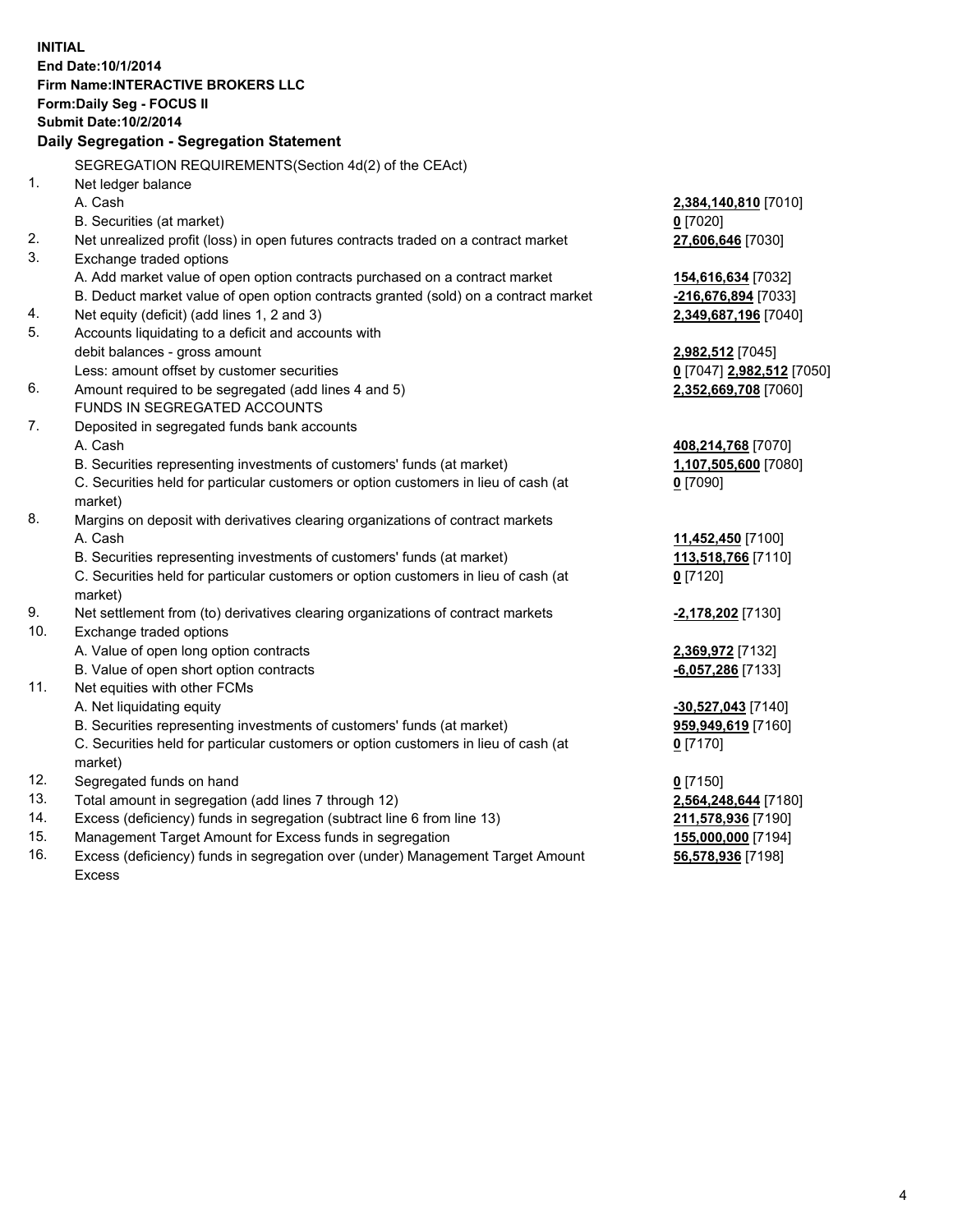## **INITIAL End Date:10/1/2014 Firm Name:INTERACTIVE BROKERS LLC Form:Daily Seg - FOCUS II Submit Date:10/2/2014 Daily Segregation - Supplemental**

| $\blacksquare$           | Total gross margin deficiencies - Segregated Funds Origin                              | 176,151 [9100] |
|--------------------------|----------------------------------------------------------------------------------------|----------------|
| $\blacksquare$           | Total gross margin deficiencies - Secured Funds Origin                                 | 374,683 [9101] |
| $\blacksquare$           | Total gross margin deficiencies - Cleared Swaps Customer Collateral Funds Origin       | $0$ [9102]     |
| $\blacksquare$           | Total gross margin deficiencies - Noncustomer and Proprietary Accounts Origin          | $0$ [9103]     |
| $\blacksquare$           | Total number of accounts contributing to total gross margin deficiencies - Segregated  | 7 [9104]       |
|                          | Funds Origin                                                                           |                |
| $\blacksquare$           | Total number of accounts contributing to total gross margin deficiencies - Secured     | 8 [9105]       |
|                          | Funds Origin                                                                           |                |
| $\overline{\phantom{a}}$ | Total number of accounts contributing to the total gross margin deficiencies - Cleared | $0$ [9106]     |
|                          | Swaps Customer Collateral Funds Origin                                                 |                |
| -                        | Total number of accounts contributing to the total gross margin deficiencies -         | $0$ [9107]     |
|                          | Noncustomer and Proprietary Accounts Origin                                            |                |
| $\blacksquare$           | Upload a copy of the firm's daily margin report the FCM uses to issue margin calls     |                |
|                          | which corresponds with the reporting date.                                             |                |

10.01.2014 Commodity Margin Deficiency Report.xls